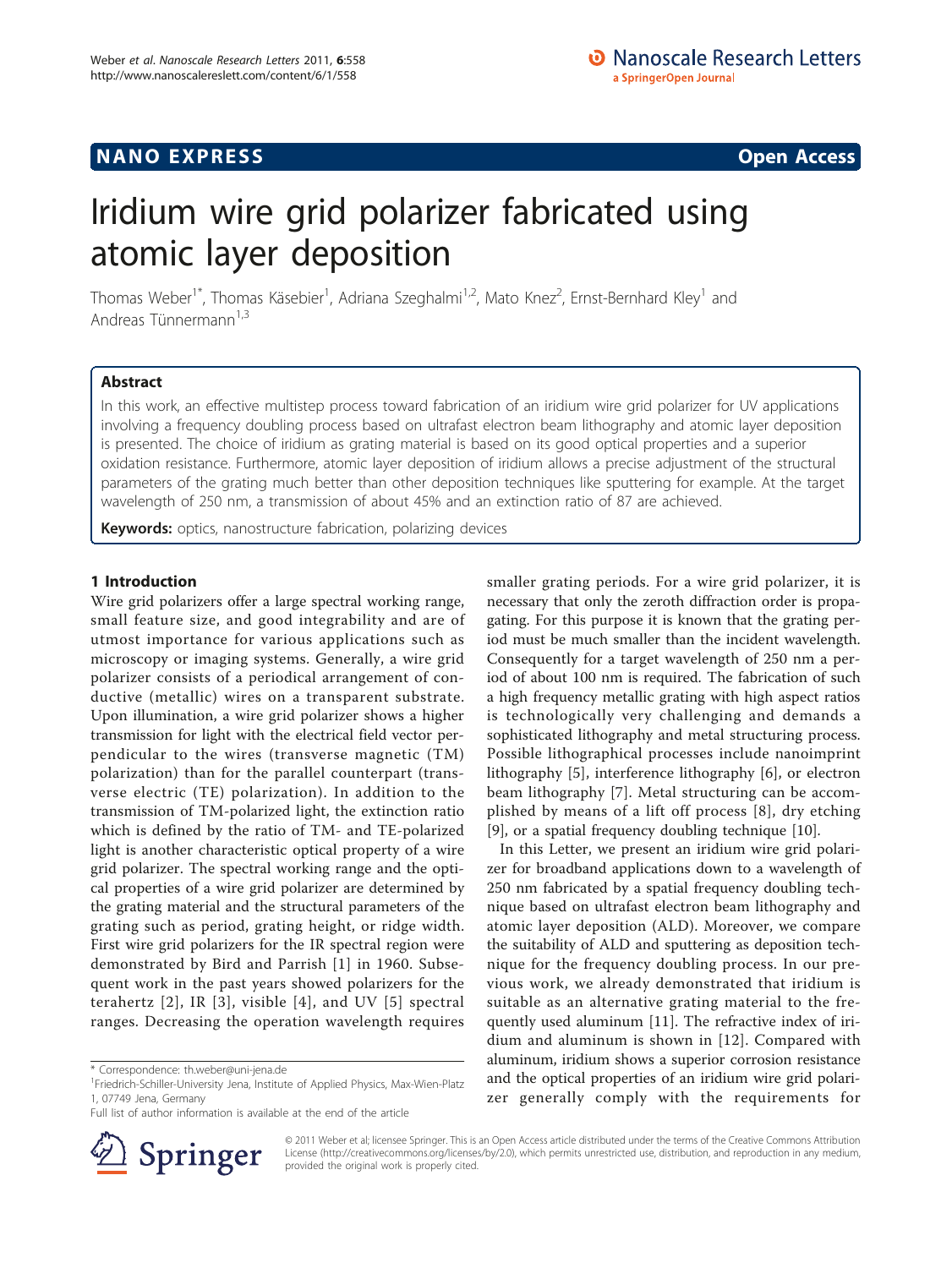broadband applications with wavelength of less than 300 nm. To realize these aimed optical properties, a grating with a period of 100 nm, a grating height of about 150 nm, and a ridge width of approximately 35 nm was prepared. ALD was the method-of-choice for the frequency doubling process [[13\]](#page-3-0) as it is superior in terms of step coverage and uniformity of the coating of high aspect ratio structures [\[14](#page-3-0),[15\]](#page-3-0) compared to conventional sputtering techniques, especially since a straight forward ALD process for iridium is available [[16,17\]](#page-3-0). It provides the possibility to accurately adjust the ridge width of the metal grating simply by controlling of the metal layer thickness through the number of ALD cycles. Furthermore, atomic layer deposition is a non-line-of-sight deposition technique and thus not affected by shadowing effects as it is observed in physical deposition processes under oblique incidence. Hence, the value of the ridge width of the fabricated iridium grating is not limited compared to our previous work [[11\]](#page-3-0) where sputtering was used as deposition technique.

The fabrication of the high-frequency iridium grating was realized using a spatial frequency doubling process. Initially, a grating with twice the period of the final grating structure, in this case 200 nm, is fabricated. The requirement imposed to this grating is to permit selective removal against iridium and the substrate material. A tempered photoresist is chosen as material because of its good processibility. The photoresist was spin coated onto a fused silica substrate and tempered afterward. Then, the photoresist layer was covered with a chromium layer and an electron beam-sensitive resist (ZEP 520). The 200 nm period resist pattern was realized by a Vistec SB 350 OS e-beam writer using a lattice aperture for ultrafast writing of large areas. The advantage of the lattice aperture is that only the area, but not the period of the grating, determines the writing time. Subsequently the resist pattern was used as mask for structuring the chromium layer in an inductively coupled plasma (ICP) etching process. By means of another ICP etching process, the tempered polymer layer was structured against the chromium hard mask. The following steps are shown in Figure 1a-d. ALD films were deposited in a Beneq TFS 200 equipment. For the iridium deposition on top of the polymer grating, Ir(acac)<sub>3</sub> and  $O<sub>2</sub>$  were used as precursors. The metal precursor was heated to 150°C. The required process temperature for the Ir-ALD process is 350°C, exceeding the decomposition temperature of the polymer. Thus, an advance step was introduced to protect the polymer grating from decomposition, the ALD deposition of a thin (less then  $5$  nm)  $Al<sub>2</sub>O<sub>3</sub>$  film as protective layer. Alumina has been deposited with a standard trimethylaluminium (TMA)/ water ALD process at 150°C, thus not affecting the polymer grating.





Figure 2 shows the deposited metal layer obtained from sputter deposition (b) and the ALD process (a) in direct comparison. In both the cases, the nominal film thickness on the plane substrate is 30 nm. The ALD film covers the polymer grating very conformally. In contrast to the ALD film, the iridium film after sputter deposition shows poor step coverage with most of the iridium being located on top of the ridges, typical for a line-of-sight deposition. Iridium films with lower thickness are found on the sidewalls of the ridges and in the grooves. Increasing the layer thickness by means of sputter deposition will enhance the shadowing effects on the ridges and the non-conformality of the deposited film. After the deposition, the iridium located on top of the ridges and in the grooves was removed by means of ion beam etching. Figure 2c and 2d shows both resulting structures. It is obvious that the remaining iridium



polymer gratings by ALD (a) and sputter deposition (b) and the grating structures after ion beam etching (c)-(d) are shown.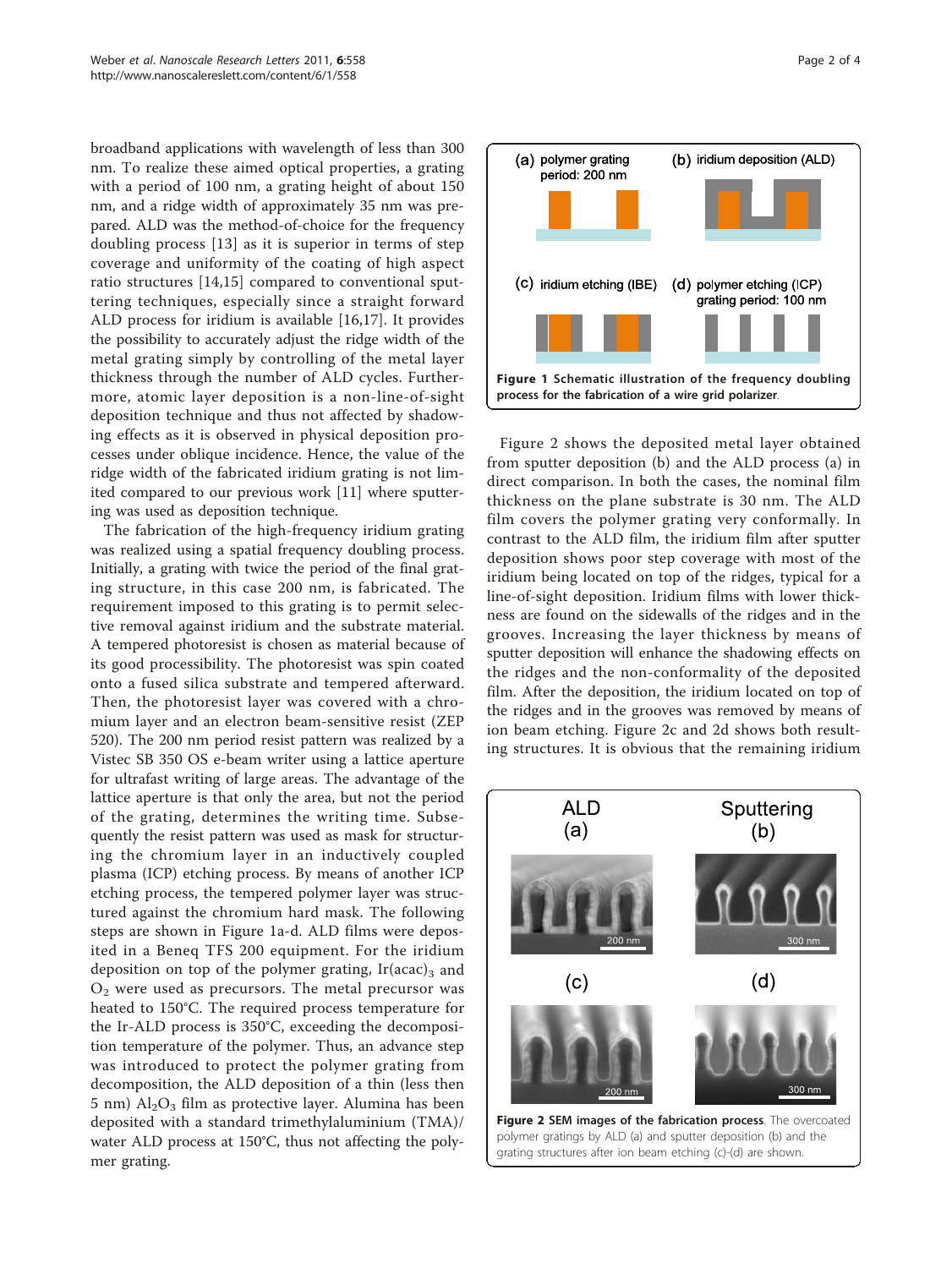layer on the sidewalls of the ALD-coated polymer grating (c) is much thicker than the remaining layer on the sputter coated grating (d). In both cases the metal layer on the sidewalls increases because of the redeposited metal from the bottom of the grooves. It can be seen that ALD provides a much better control of the geometrical properties of the metal layer. Finally, the resist grating is removed by means of ICP etching so that only the metal ridges are remaining. The period of the resulting high aspect ratio grating is 100 nm. A scanning electron microscope (SEM) image of the final grating structure is shown in Figure 3.

### 2 Results and discussion

For the fabrication of the high-frequency iridium grating using ALD, it is necessary to protect the polymer grating from decomposition with an thin  $Al_2O_3$  layer. For an accurate discussion of the optical properties of the fabricated iridium polarizer, it is important to study the influence of the protective  $\text{Al}_2\text{O}_3$  layer on the transmittance and the extinction ratio. Figure 4 shows a rigorous simulation of the extinction ratio for different values of the  $Al_2O_3$  layer thickness performed with the software Grating Solver [\[18](#page-3-0)]. The parameters used for the simulated grating are a period of 100 nm, a ridge width of 30 nm, a height of 150 nm and the values 1, 5, and 10 nm for the  $Al_2O_3$  layer thickness. Increasing the thickness of the oxide layer leads to an increase in the transmission for TE- and TM-polarized light but also to a decrease in the extinction ratio. The high index alumina layer raises the effective refractive index between the metal stripes leading to an enhanced transmission [[19](#page-3-0)]. Hence, the thickness of the protective  $Al_2O_3$  layer should be less than 5 nm to ensure a high extinction ratio. The measurement of the spectral optical properties of the fabricated structure was taken with a Perkin Elmer Lambda 950 two-beam spectrometer. In the





wavelength range from 800 to 230 nm, the spectral transmission for TE- and TM-polarized light was measured versus the wavelength. To exactly determine the extinction ratio, the transmission was measured versus the polarizer angle for selected wavelengths. The characteristic minimum and maximum value of the measured curve represents the TE- and TM polarization, respectively. This measurement should avoid alignment mistakes between the polarization direction of the incoming light and the polarizer, since minor changes in the value of the TE polarization can significantly effect the extinction ratio. Figure 5 shows a plot of the spectral transmission from the IR down to the UV spectral region for the fabricated 100 nm period iridium grating. The extinction ratio of the polarizer in the visible spectral range at a wavelength of 500 nm amounts to 889, at 400 nm to 683, in the UV range at 300 nm to 467, and at 250 nm to 87. Compared to the extinction ratio of a